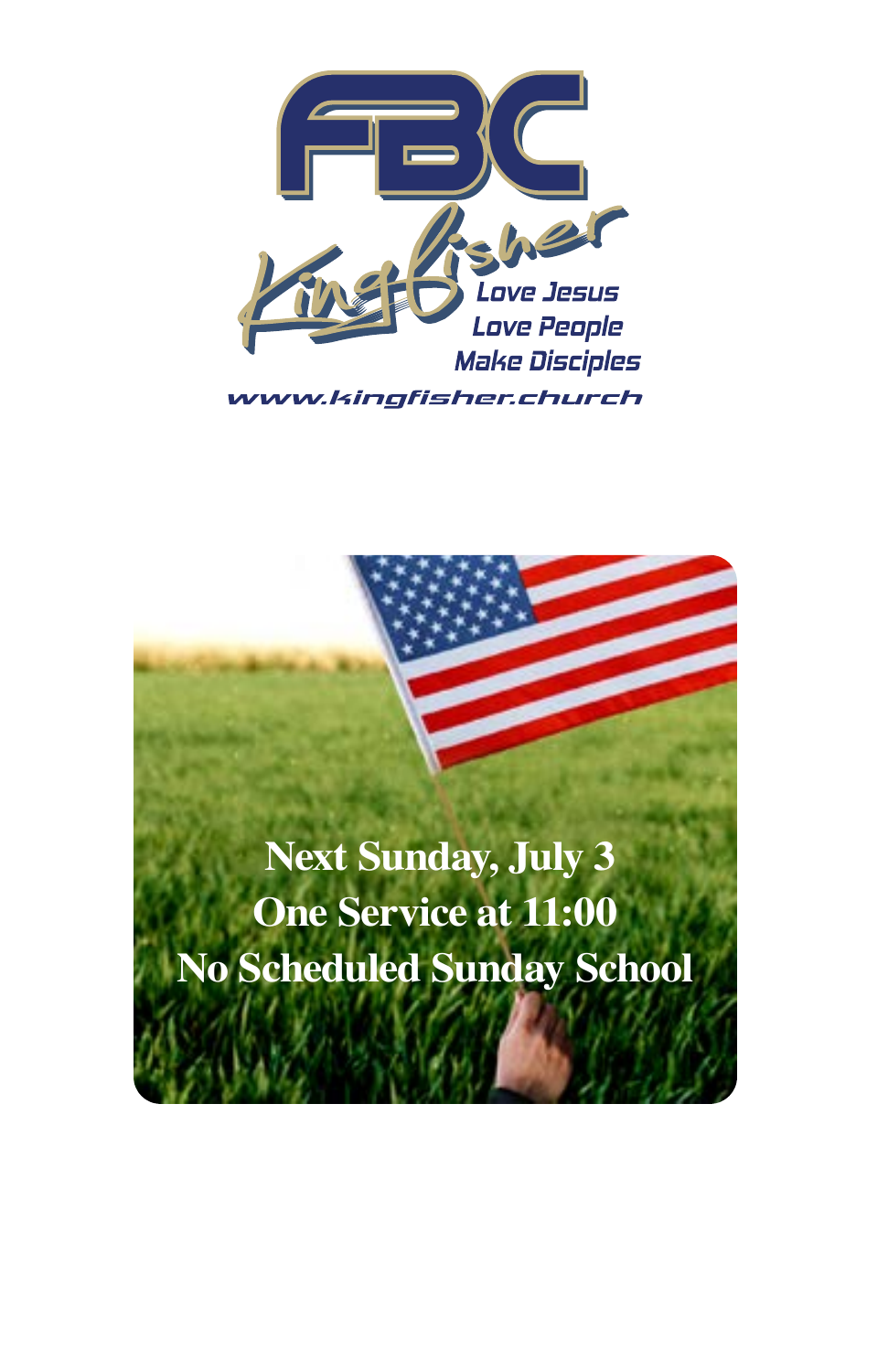# THE CHURCH A Necessary Solution PASTOR SCOTT WATKINS

ACTS 5:1–11

## BIG TRUTH: God Does not tolerate

\_\_\_\_\_\_\_\_\_\_\_\_\_\_\_\_\_\_\_

#### ADDITIONAL PASSAGES:

ACTS 4:36–37 MATTHEW 23:13 MATTHEW 6:1–4, 19–34 MATTHEW 15:8 1 CORINTHIANS 11:27–32 GALATIANS 2:11–14



### **Vacation Bible School Starts Tonight**



**June 26–29 5:30 pm–8:00 pm Signup at kingfisher.church or use the churchcenter app**

Download This Church Center App That Will Allow YOU TO SIGN UP For Events or Contact The Church Office



### **HEALTH CLINIC** *Compassion*

**Monday, July 11 at 5:30 pm Monday, August 8 at 5:30 pm Monday, September 12 at 5:30 pm**

### **Deacon Team of the Week June 26–July 2**

| <b>Brian Miller</b>   | 405-538-8439 |
|-----------------------|--------------|
| <b>Joe McLain</b>     | 405-239-0347 |
| <b>Tim Wallace</b>    | 405-203-4921 |
| <b>Wade Witt</b>      | 405-368-6511 |
| <b>Darrell Kester</b> | 405-368-4619 |
| <b>Justin Evans</b>   | 405 414-4690 |

**Be in prayer for these Upcoming Mission Trips** Rhode Island June 28 – July 5 Ecuador June 30 – July